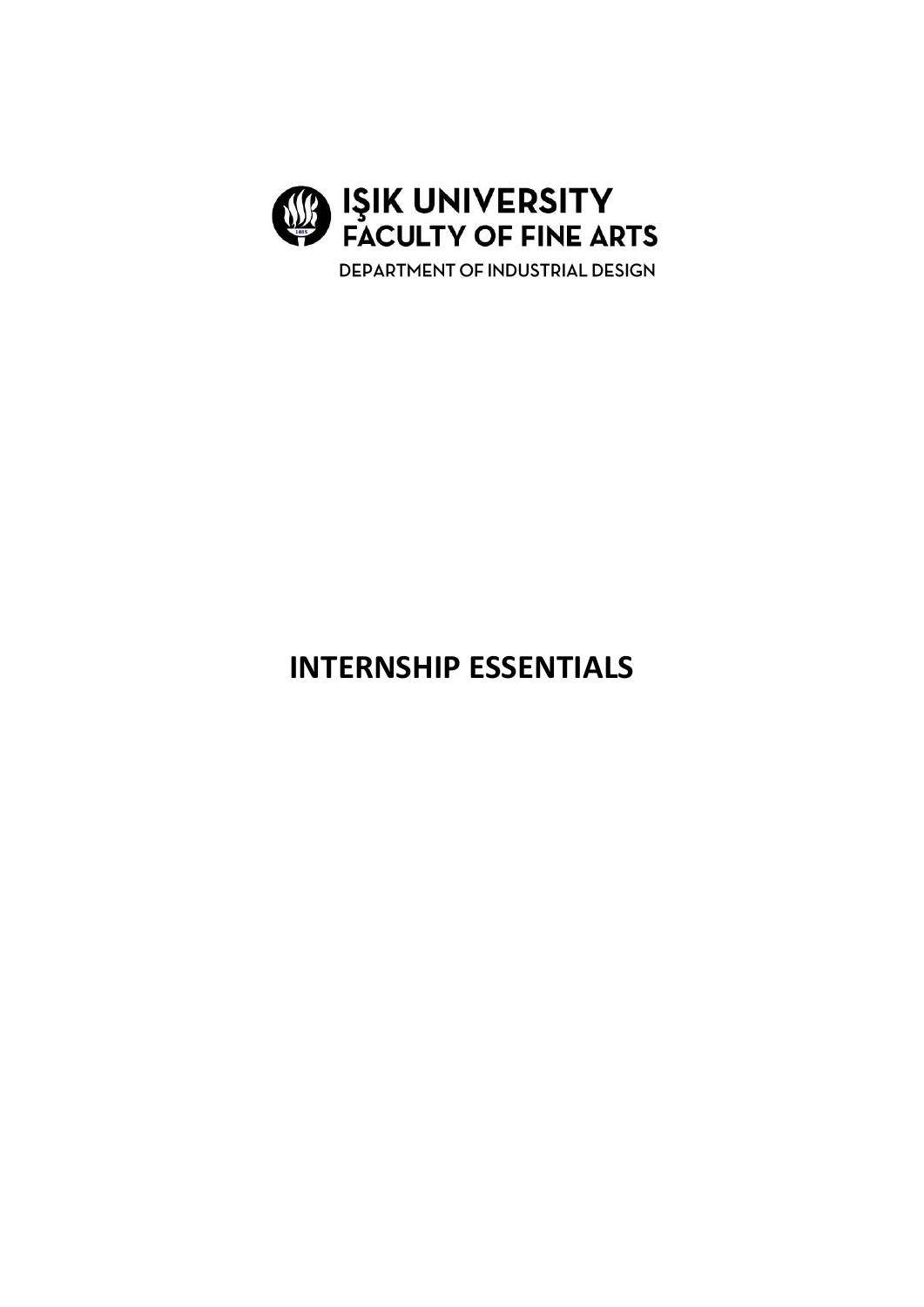#### Academic Year: 2012 – 2013

#### **1. PURPOSE:**

The aim is to make students become familiar with the work environments and organizations, acquire knowledge about product design application techniques, recognize the materials and be knowledgeable about the field of expertise during their educational period.

- 1. Starting from the second year, it is obligatory for the students to complete the internship until they take the graduation project. Students who did not complete their internship cannot take a diploma project.
- 2. It is up to the permission of Internship Commission to do more than one internship in one firm. Internship Commission consists of 3 instructors that the head of the department assigns each year.
- 3. Students have to find their own internship workplaces.
- 4. In order to accept the internship workplace to be accepted, ISIK UNIVERSITY INTERNSHIP ADMISSION FORM must be filled and the Department of the Internship Commission has to approve this suggestion.
- 5. The students, whose internship workplaces have become finalized, can begin their internships having received the approved Internship Notebook and Internship Evaluation Form.

# **2. DURATION:**

Internship duration is 20 business days.

# **3. SCOPE:**

Along with the Internship Notebook, students must submit a detailed report, drawing, etc. in which design processes, production techniques and materials learned during the internship can be seen and understood easily. All works should be attached to the folder.

#### **4. STUDENTS RESPONSIBILITIES DURING THE INTERNSHIP PERIOD**

1. Students must obey the work order, rules and announcements of the firm where the internship is being done.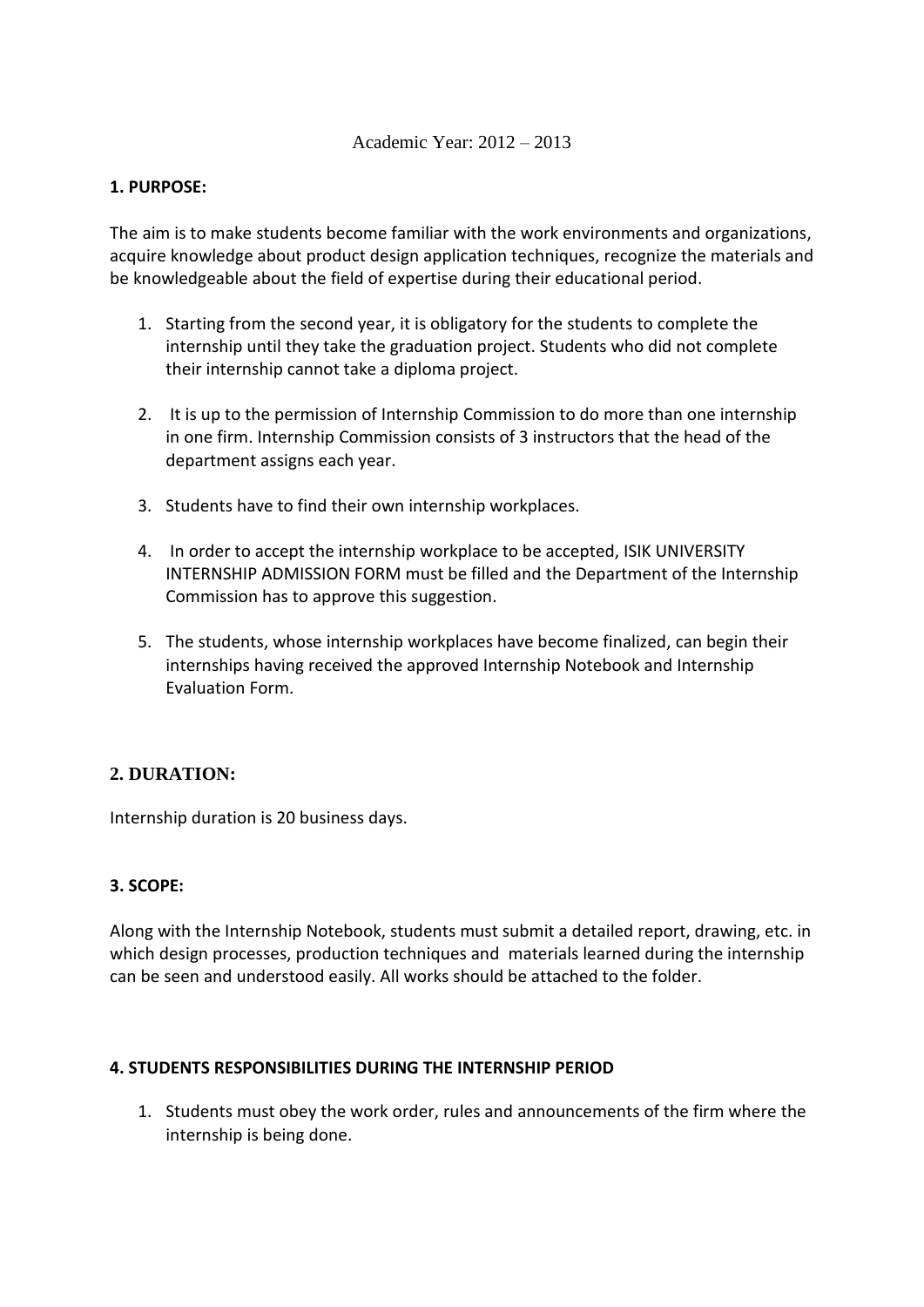- 2. Students must accomplish the occupational education related tasks given in the work place.
- 3. Intern students cannot be absent without any excuses. Permission for an absence with an excuse is given by the authorized person of the firm. Internship of a student, who acts other than the rules stated above and is absent for 3 consecutive days, is abandoned and it is declared to the Department of Interior Design's Internship Commission at the Faculty of Fine Arts in Işık University.
- 4. FMV Işık University and the Higher Education Institution's Student Discipline Regulations are valid for the intern students as well.
- 5. Interns are held responsible against the firm for any loss or damage caused to the firm due to their misdemeanors.

# **5. INTERNSHIP DOCUMENTS**

- 1. INTERNSHIP WORKPLACE DECLARATION FORM
- 2. INTERN ADMISSIONS FORM (the document that shows that the firm admits the student as an intern)
- 3. STUDENT EVALUATION FORM ( the document filled out by the firm)
- 4. INTERNSHIP NOTEBOOK (the document listing the accomplished tasks, filled out by the intern student and approved by the firm)
- 5. INTERNSHIP REPORT (the document prepared and submitted by the student along with the internship notebook)
- 6. ISIK UNIVERSITY OBLIGATORY INTERNSHIP FORM (it is obligatory that this form must be sent to the Head of the Personnel Department by the Faculty secretary 10 days before the starting date of the internship)

The internship Notebook and all the related documents must be submitted to Internship Commission together with the General Evaluation Report in a spiral binder.

# **6. ESSENTIALS ABOUT THE FIRM WHERE THE INTERNSHIP IS DONE**

1. The responsible person in the firm for the internship is authorized to give permission with an excuse provided that the intern student compensates the permitted day(s) during the internship.